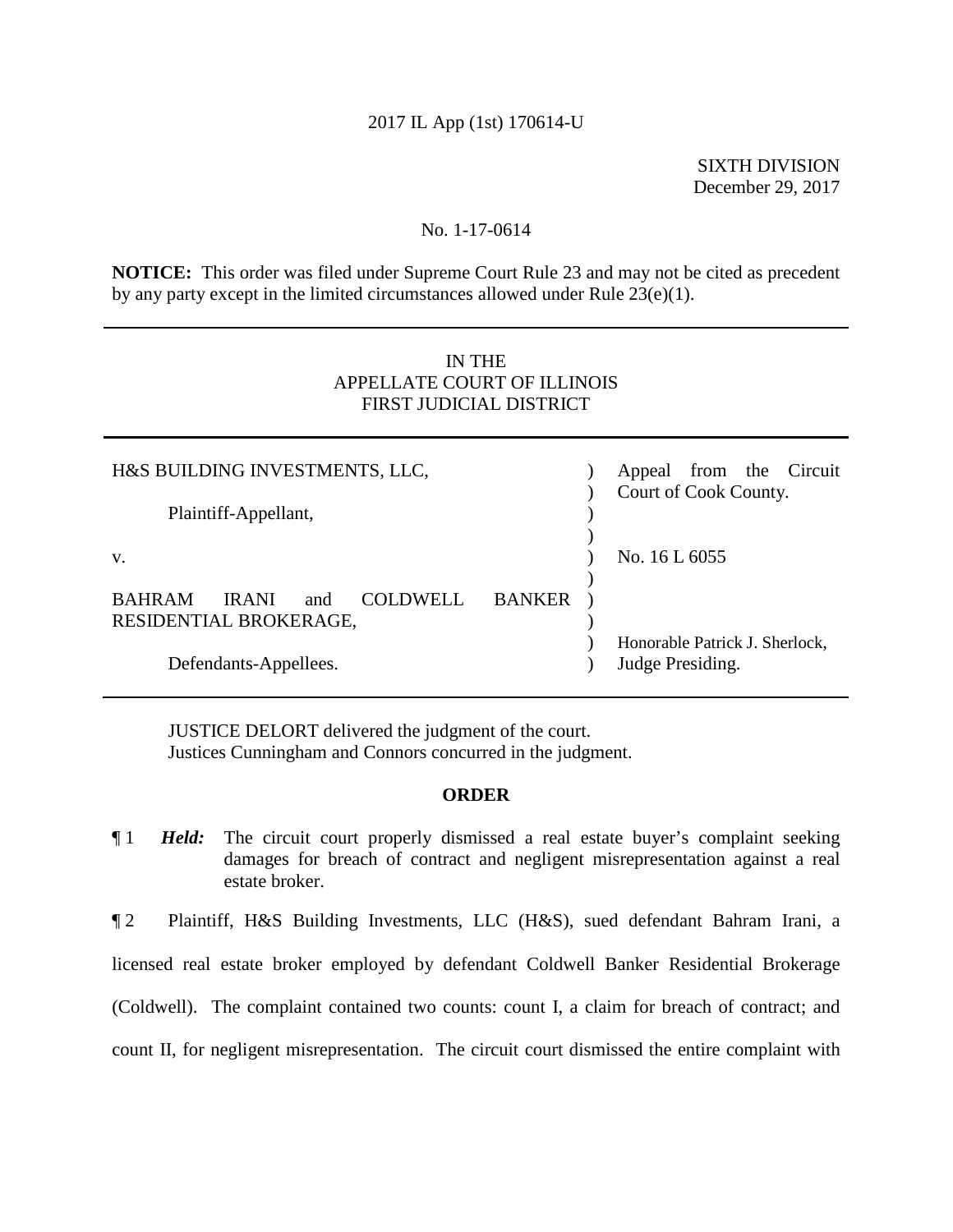5/2-615 (West 2016)) for failure to state a cause of action. We affirm. prejudice pursuant to section 2-615 of the Illinois Code of Civil Procedure (Code) (735 ILCS

¶ 3 The complaint, which we take as true for the purposes of this appeal, essentially alleges as follows. In 2014, H&S was interested in buying an investment property in Chicago and sought Irani's assistance in that endeavor. Irani showed H&S's manager a four-story building in Chicago with commercial space on the first floor and two apartments above. Photographs of the property attached to the complaint show a vacant lot adjoining the property to the north, enclosed by a single continuous fence. Irani told H&S's agent that the "entire vacant lot" was also for sale and recommended that H&S buy both the main property and the adjoining vacant lot. H&S purchased the main property containing the four-story building. H&S also, "in reliance on the representation of the Defendants," entered into an installment contract with the owner of the adjoining vacant lot to obtain a warranty deed for the lot. After closing on both transactions, H&S discovered that the single fenced-in parking lot was actually two separate lots of record, and that it had only purchased one-half of the fenced-in land.

**The 4** Count I of the complaint also alleges that defendants had a duty to (1) provide H&S with properties; and (3) provide H&S with accurate information regarding the properties. H&S "misrepresentations regarding the sale of the whole vacant lot." information relevant to the purchase of the properties; (2) negotiate for the purchase of the claims it suffered damages as the "direct and proximate result" of defendants' failure to provide correct information regarding the physical size and location of the parking lot, and their

 "misrepresentations regarding the sale of the whole vacant lot." ¶ 5 Count II of the complaint alleges that defendants "made a false statement of material fact for sale." It further alleges that defendants made this statement in a careless or negligent manner, when they represented to the Plaintiff that the entire vacant lot north of the Subject Premises was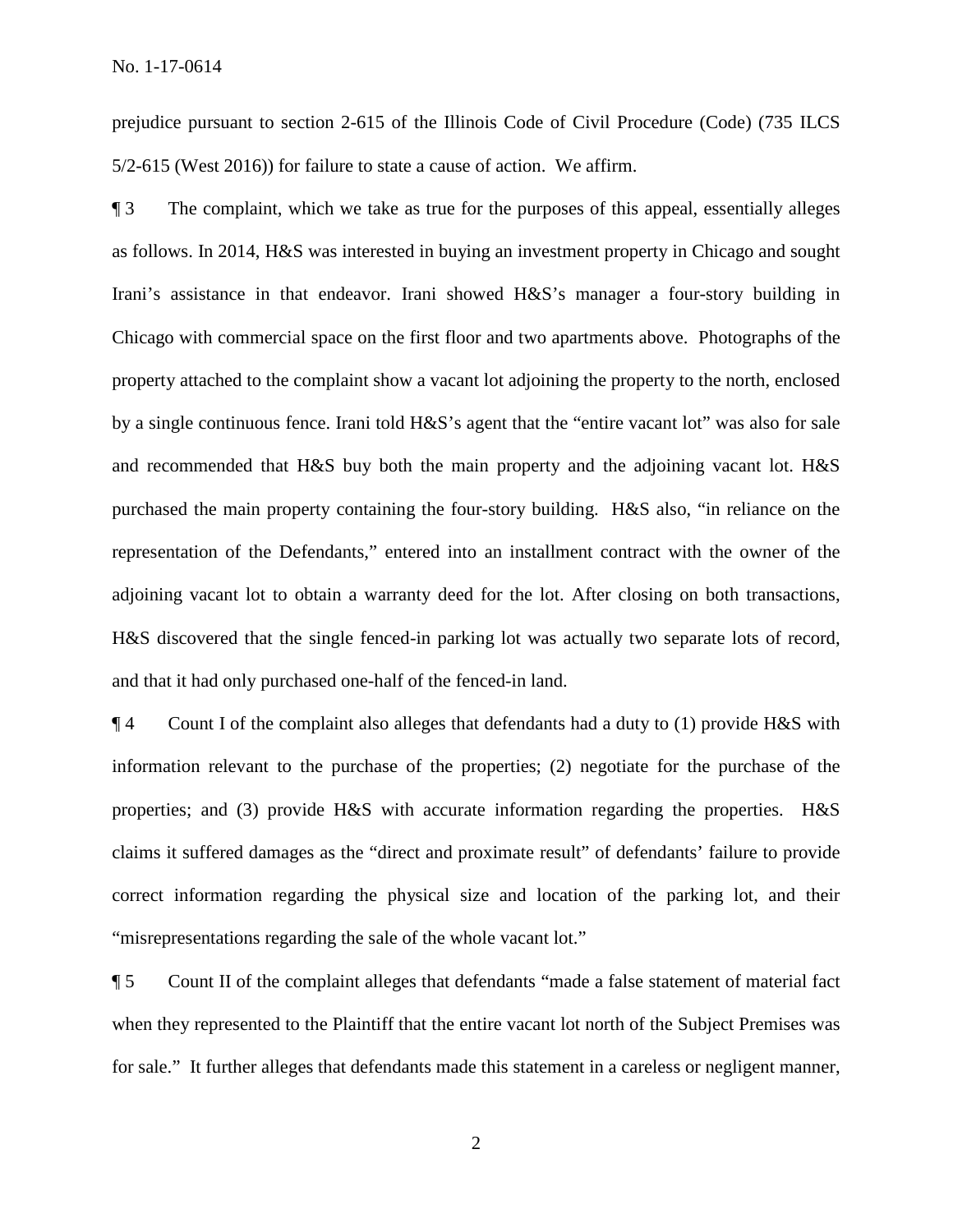hoping to increase their commission on the sale. In reliance on the statement, plaintiff contracted to buy the adjoining lot, believing it was purchasing the entire fenced-in area. Because it purchased only half of that area, it suffered damages because the single lot it actually purchased is less valuable than the two lots together.

 ¶ 6 Attached to the complaint as an exhibit is an installment agreement for warranty deed named subdivision in Chicago, along with the Property Index Number (PIN) 17-04-426-003 containing a full legal description of the property to be conveyed, namely "Lot 11" in a particular 0000. The agreement is signed by agents for the seller and for H&S.

 for failure to state a valid cause of action. They argued that count I failed because it did not ¶ 7 Irani and Coldwell moved to dismiss the complaint pursuant to section 2-615 of the Code identify a specific contract between the parties. They also asserted that count II was fatally defective because defendants had no legal duty to disclose facts about which they had no actual legal knowledge, or to independently investigate the size of the property, and that H&S knew how large the lot it purchased was before it closed the transaction because the contract contained a specific PIN number and legal description. After briefing, the circuit court granted the motion and dismissed the complaint with prejudice. The court later denied H&S's motion to reconsider that ruling. This appeal followed.

 facts in the light most favorable to the plaintiff and take those facts and all reasonable inferences which flow from those facts as true. *Napleton v. Village of Hinsdale*, 229 Ill. 2d 296, 320 ¶ 8 Because this case comes to us on a section 2-615 dismissal, we construe all well-pleaded (2008). We review dismissal pursuant to section 2-615 *de novo*. *Id*. at 305.

¶ 9 The elements for a breach of contract claim are (1) an offer and acceptance; (2) consideration; (3) definite certain terms of the contract; (4) the plaintiff's performance of all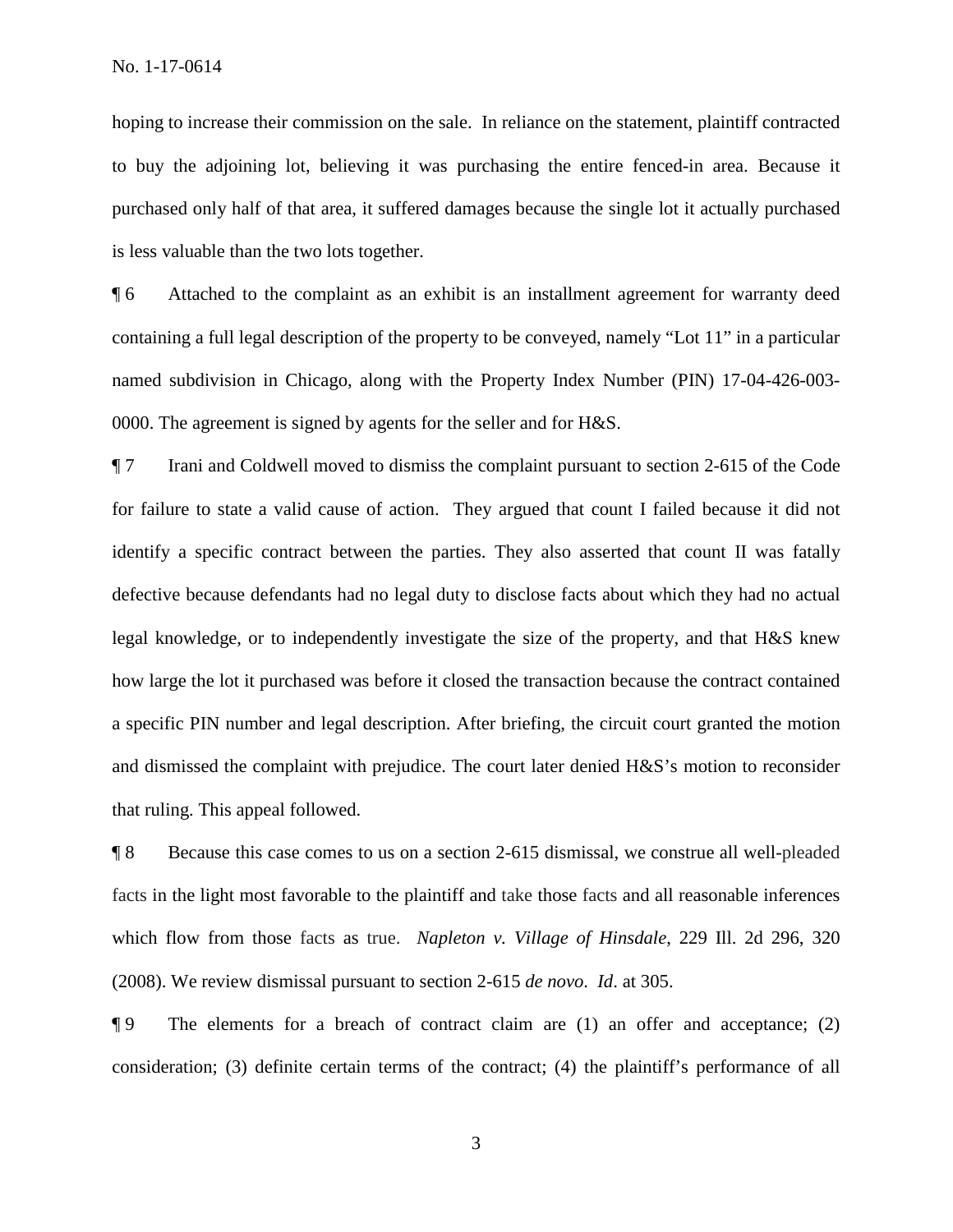damages resulting from the breach. *Barille v. Sears Roebuck & Co*., 289 Ill. App. 3d 171, 175 required contractual conditions; (5) the defendant's breach of the terms of the contract; and (6) (1997).

 defendant to the plaintiff to convey accurate information; (2) a breach of that duty; (3) damages damages resulting from the breach. *Board of Education of City of Chicago v. A, C & S, Inc*., 131 ¶ 10 The elements for a negligent misrepresentation claim are (1) a duty owed by the resulting from the breach; (4) a false statement of material fact; (5) carelessness or negligence in ascertaining the truth of the statement by the party making it; (6) an intention to induce the other party to act; (7) action by the other party in reliance on the truth of the statement; and (8) Ill. 2d 428, 452 (1989); *Roe v. Jewish Children's Bureau of Chicago*, 339 Ill. App. 3d 119, 131 (2003).

 determine that the legal description on the articles of agreement for deed did not match the ¶ 11 The circuit court dismissed both counts of the complaint based on a lack of an allegation of proximate cause. In short, it found that the actual cause of H&S's loss was its own failure to property it thought it was buying, rather than any representations or agreements it had with defendants.

¶ 12 On appeal, H&S contends that the circuit court erred in dismissing the complaint, because whether it was reasonable for it to rely on its real estate agent's representation was an issue of fact for a jury to determine. We disagree.

 with the allegations of the complaint, the exhibit controls. *Charles Hester Enterprises, Inc. v.*  ¶ 13 The complaint does not allege that defendants knew the property described in the articles of agreement for deed was less than the entire fenced-in lot. The complaint itself includes a copy of the installment agreement for warranty deed as an exhibit. To the extent the exhibit conflicts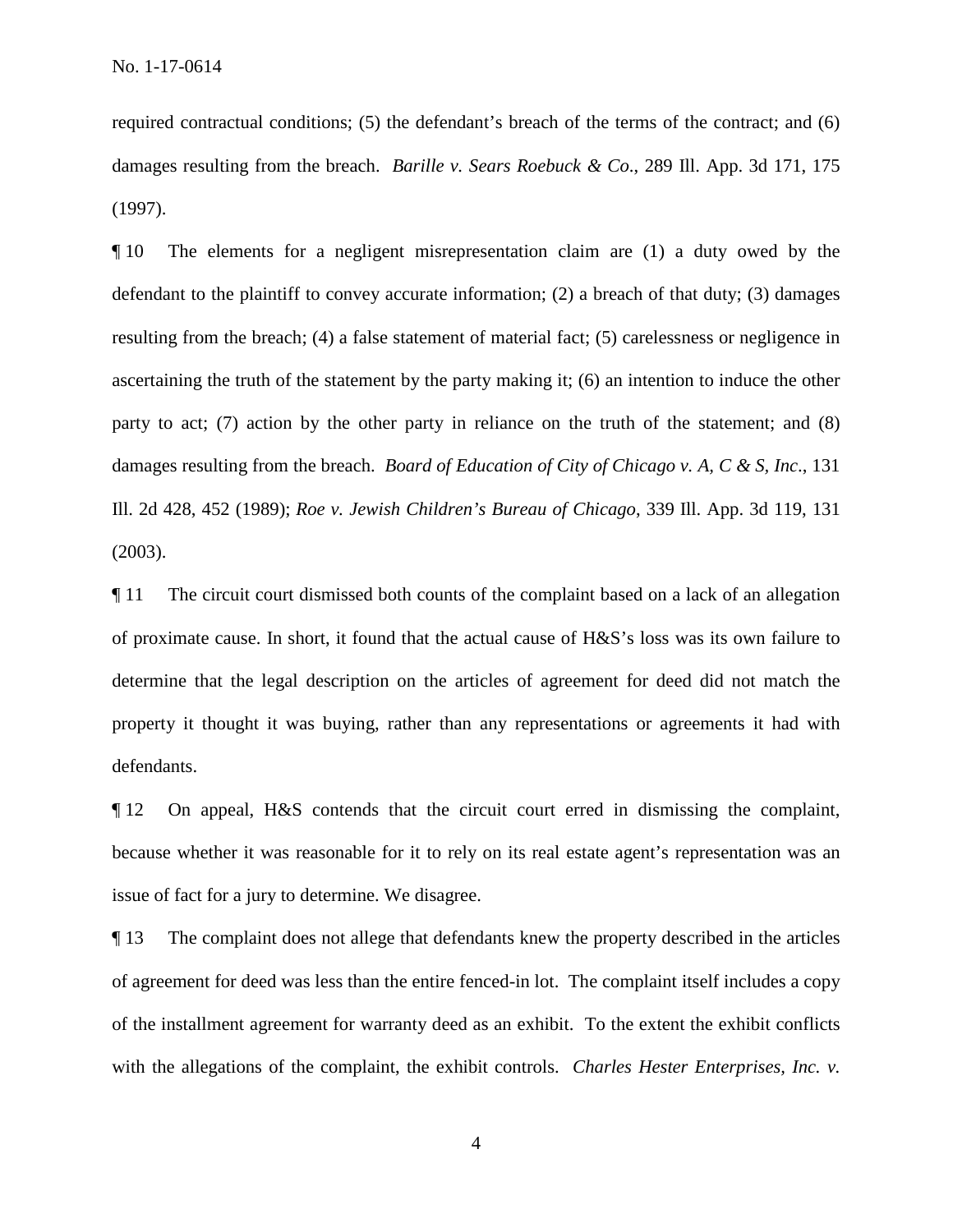agent, sets forth the specific legal description and PIN number of the property to be conveyed. *Illinois Founders Insurance Co.*, 114 Ill. 2d 278, 287 (1986). The contract, signed by H&S's

 falsity of the representation by exercise of ordinary care. *Harkala v. Wildwood Realty, Inc.*, 200 Ill. App. 3d 447, 454 (1990). Likewise, this court has stated: "A person may not enter into a deceived by another." *Central States Joint Board v. Continental Assurance Co.*, 117 Ill.App.3d ¶ 14 Misrepresentations of material fact made negligently by a real estate agent can form the basis for a cause of action for negligent misrepresentation. *Buzzard v. Bolger*, 117 Ill. App. 3d 887, 891 (1983). But a real estate agent has no duty to "undertake an investigation for hidden or latent defects," if the seller fails to disclose them, unless the agent could have discovered the transaction with his eyes closed to available information and then charge that he has been 600, 606 (1983). In determining whether reliance is reasonable, all of the facts which the plaintiff had actual knowledge of, as well as all of those it might have learned if it had used ordinary prudence, must be taken into account. *Connor v. Merrill Lynch Realty, Inc*., 220 Ill. App. 3d 522, 529–30 (1991) (citing *National Republic Bank v. National Homes Construction Corp.*, 63 Ill. App.3 d 920, 925 (1978)). If ample opportunity exists to discover the truth, then reliance is not justified. *Central States*, 117 Ill. App. 3d at 607.

 when no trier of fact could find that it was reasonable to rely on the alleged statements or when ¶ 15 Although, as plaintiff argues, the question of reasonable reliance is normally a question of fact to be decided by a jury, "a court can determine reasonable reliance as a matter of law only one conclusion can be drawn." (Internal quotation marks omitted.) *Tirapelli v. Advanced Equities, Inc.*, 351 Ill. App. 3d 450, 456 (2004). The legal description of the vacant lot was attached to the articles of agreement for deed and was therefore actually disclosed to H&S. This fact dooms H&S's claims. The disclosure of the legal description and the PIN number put H&S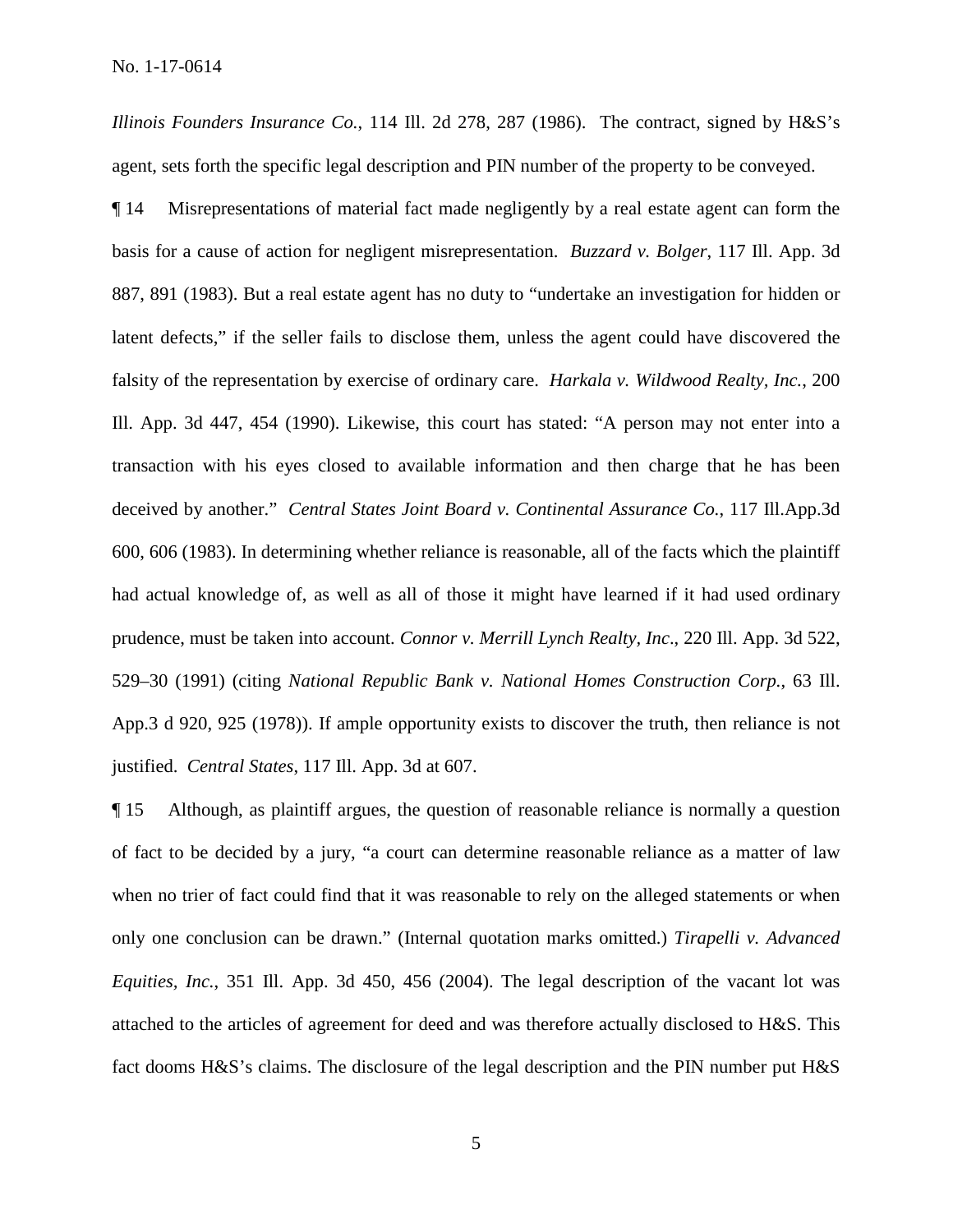on notice of the actual size and location of the property, notwithstanding defendants' representations. Therefore, H&S could not have justifiably relied on defendants' purported false statement, and any damages sustained by H&S were not legally sustained as the result of some breach of duty committed by defendants. As "damages resulting from the breach" is an element of both a breach of contract and negligent misrepresentation claim, the circuit court properly dismissed H&S's complaint. H&S contracted to buy half the parking lot and it cannot now place blame on the real estate broker for its surprise regarding the lot size. Put another way, a plaintiff cannot sign a binding contract to purchase a specifically described 1000 square foot lot and then sue its real estate broker when the lot turned out to be 1000 square feet in size as stated in the contract, rather than 2000 square feet verbally described by the broker prior to the sale.

 ¶ 16 Moreover, the complaint is bereft of any clear factual allegations demonstrating the there was a contract between the parties, those allegations are merely conclusions. To allege the existence of a valid contract, a plaintiff must plead facts indicating there was an offer, an acceptance, and consideration. *Talbert v. Home Savings of America, F.A*., 265 Ill. App. 3d 376, parties exchanged an offer, acceptance, and consideration. While the complaint alleges generally 380 (1994). A general allegation that a contract exists without supporting facts is a legal conclusion which is subject to dismissal. *Id*. Terms such as "offered," "accepted," and "breached its contract" suggest mere legal conclusions. *Id*. No written brokerage agreement is attached to the complaint, and more importantly, nothing in the complaint itself alleges that H&S paid any consideration for defendants' services.

¶ 17 The circuit court did not err when it dismissed the complaint pursuant to section 2-615 of the Code. It follows that the court also properly denied H&S's motion for reconsideration.